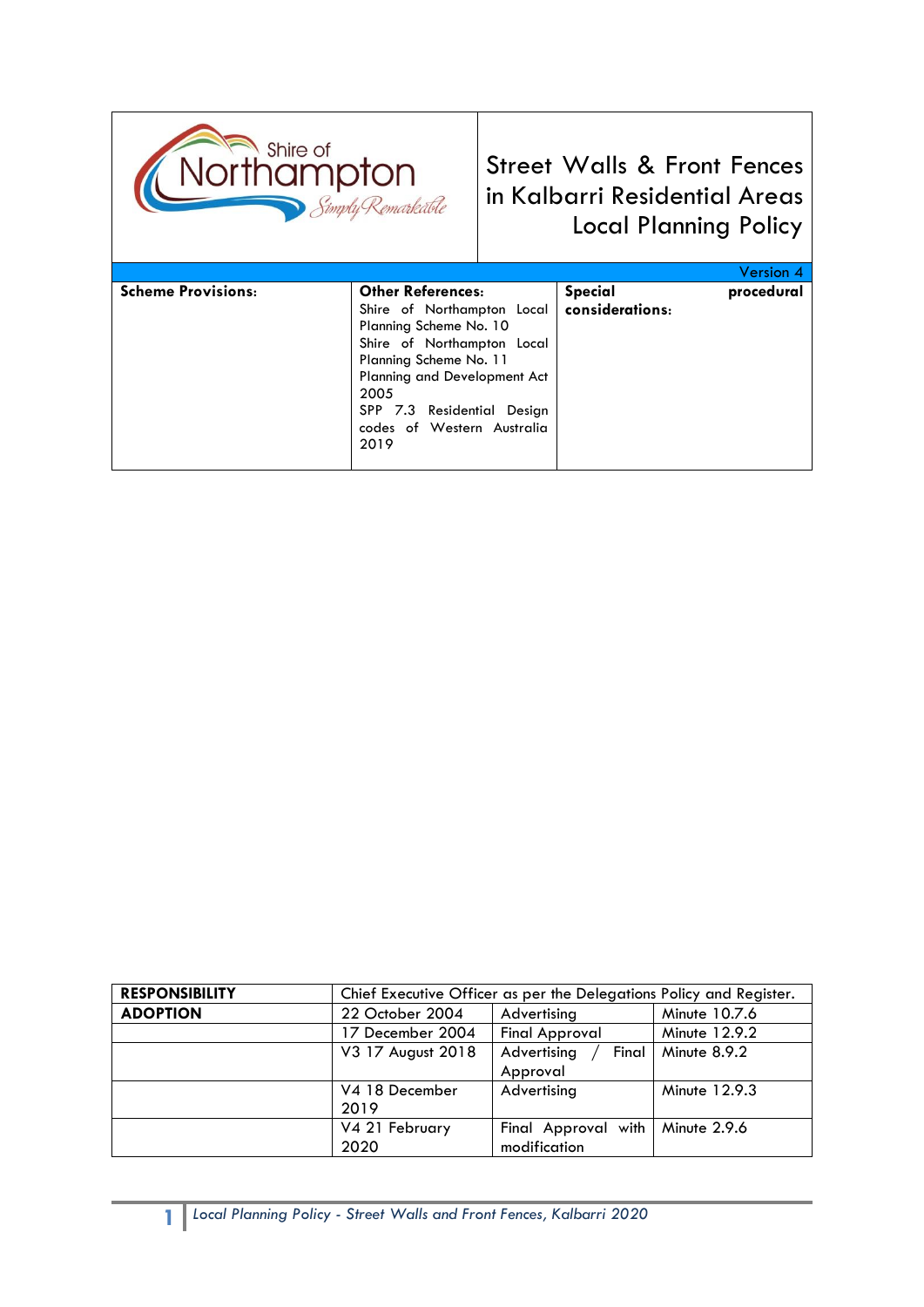# **1.0 CITATION**

This is a local planning policy prepared under the *Planning and Development (Local Planning Schemes) Regulations* 2015 and the *Shire of Northampton Local Planning Schemes: No. 10 - Northampton District*; and *No. 11 - Kalbarri Townsite* ('the Scheme'). It may be cited as the Street Walls and Front Fences in Kalbarri Residential Areas local planning policy.

The local government may prepare a local planning policy in respect of any matter related to the planning and development of the Scheme area. In making a determination under the Scheme the local government must have regard to each relevant local planning policy to the extent that the policy is consistent with the Scheme.

# **2.0 OBJECTIVE**

2.1 To provide clarity and design guidance through a detailed framework to supplement the deemed to comply provisions of Clause 5.2.4 of *the Residential Design Codes of Western Australia.*

## **3.0 POLICY STATEMENT**

#### **3.1 Definitions**

For the purpose of this Policy:

| "Frontage"             | the width of a lot at the primary street setback line, provided that in the<br>case of a battleaxe or other irregular shaped lot, it shall be as<br>determined by the local government.                                                                                                                                                                                                                                                                            |
|------------------------|--------------------------------------------------------------------------------------------------------------------------------------------------------------------------------------------------------------------------------------------------------------------------------------------------------------------------------------------------------------------------------------------------------------------------------------------------------------------|
| "Natural Ground Level" | means the levels on a site which precede the proposed development,<br>excluding any site works unless approved by the local government or<br>established as part of subdivision of the land preceding development.                                                                                                                                                                                                                                                 |
| "Primary Street"       | the sole or principal public road that provides access to the major entry<br>(front door) to the dwelling.                                                                                                                                                                                                                                                                                                                                                         |
| "Setback"              | the horizontal distance between a wall at any point and an adjacent<br>lot boundary, measured at right angles (90 degrees) to the boundary.                                                                                                                                                                                                                                                                                                                        |
| "Street Setback Area"  | the area between the street alignment and the street setback line as set<br>out in Tables 1 and 4 or as established in a particular case in<br>accordance with the provisions of design element 5.2 or 6.2.                                                                                                                                                                                                                                                        |
| "Visually Permeable"   | in reference to a wall, gate door or fence, that the vertical surface has:<br>· continuous vertical or horizontal gaps of 50mm or greater width<br>occupying not less than one third of the total surface area;<br>· continuous vertical or horizontal gaps less than 50mm in width,<br>occupying at least one half of the total surface area in aggregate; or<br>• a surface offering equal or lesser obstruction to view; as viewed<br>directly from the street. |

## **3.2 Application of Policy**

This policy applies to the residential land contained within the Scheme Area of the Kalbarri Local Planning Scheme No. 11, and is further broken into 3 areas as detailed below (see Annexure A for map).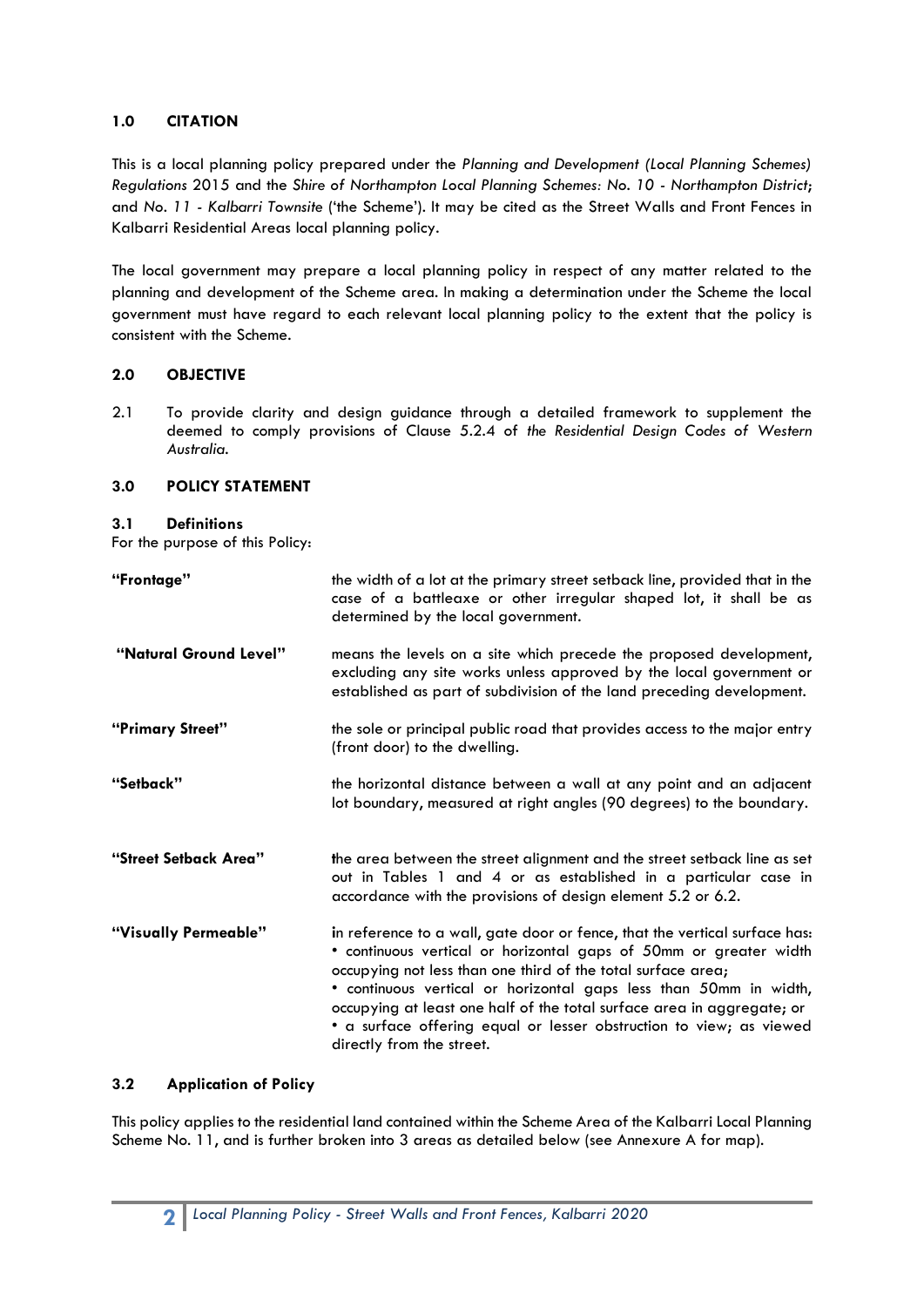### **3.3 Established Northern Residential Areas**

- 3.3.1 These residential areas are located to the north and west of Nanda Drive and is the more established part of Kalbarri. High walls or fences have affected the streetscape.
- 3.3.2 The local government will allow a street wall or fence up to 1.8m high provided the wall or fence:
	- (a) has contrasting forms of construction (eg. brick piers with contrasting infill or landscaping recesses) or be finished in a colour acceptable to the local government so that in the opinion of the local government the wall or fence enhances (or at the very least does not detract) from the streetscape;
	- (b) has a length of no more than 50% of the total frontage of the lot and is located from one side only (ie. no 'middle' fencing);
	- (c) is located so that at least one habitable room window of the dwelling has a clear view of the street; and
	- (d) has a truncation of 1.5m where it adjoins a driveway.

#### **3.4 Brownes Farm R5 (2,000m²) Residential Area**

- 3.4.1 The local government will allow a street wall or solid fence up to 1.8m high provided the wall or fence:
	- (a) has contrasting forms of construction (eg. brick piers with contrasting infill or landscaping recesses) or be finished in a colour acceptable to the local government so that in the opinion of the local government the wall or fence enhances (or at the very least does not detract) from the streetscape;
	- (b) has a length of no more than 30% of the total frontage of the lot and is located from one side only (ie. no 'middle' fencing);
	- (c) is located so that at least one habitable room window of the dwelling has a clear view of the street; and
	- (d) has a truncation of 1.5m where it adjoins a driveway.

## **3.5 Other Residential Areas**

- 3.5.1 In all other residential areas the "deemed to comply" standards of the Residential Design Codes shall apply.
- 3.5.2 In assessing applications under the design principles of the Residential Design Codes, the applicant will need to demonstrate the merits of the application and establish that there is no alternative (rather than simply state it is preference).